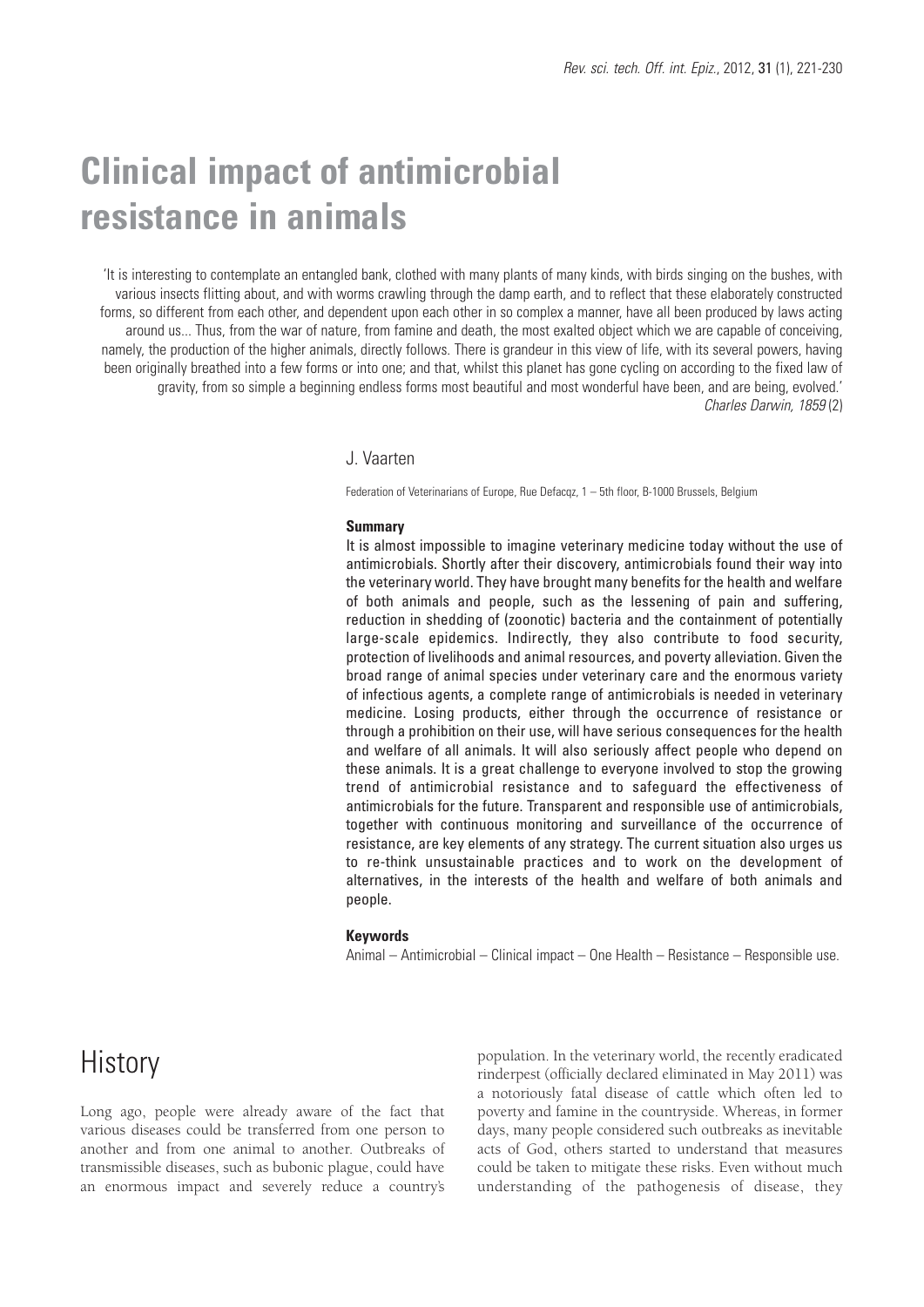discovered that the isolation of sick animals and a ban on their movement could be effective in stopping the spread of transmissible diseases.

Another phenomenon that has been recognised down the ages, although, for most of that time, no one had any idea of the underlying mechanism, is that certain disorders can be treated by applying specific substances or materials. Big advances in the understanding and treatment of transmissible diseases were made towards the end of the 19th Century. The development of microbiology and the growing awareness that microorganisms were responsible for causing transmissible diseases significantly enhanced the development of modern medicines. A major breakthrough came in 1928, when the Scottish physician and bacteriologist, Alexander Fleming, observed that a mould – *Penicillium notatum* – that had contaminated a *Staphylococcus* culture had killed the bacteria (4). Although Fleming immediately realised, after isolating the active substance, which he called penicillin, that this discovery held great potential as a medicine, it took until 1940 before the large-scale production and use of penicillin as a medicine became feasible.

### Survival of the fittest

At almost the same time as penicillin was discovered, it became evident that not all staphylococci are sensitive to penicillin. Some of them are less affected and survive, thanks to their ability to produce an enzyme that destroys penicillin (1): penicillinase.

Since 1859, and the publication of Charles Darwin's most famous book, *On the origin of species by means of natural selection, or the preservation of favoured races in the struggle for life*, we have known that natural selection is the driving force behind the development of the enormous variety of living creatures in the world. In the 1869 edition of the book, Darwin summarised the evolutionary process as the 'survival of the fittest', using an expression coined a few years earlier by Herbert Spencer (9). In the course of the evolutionary process, organisms acquire genetically transferable tools and mechanisms, which render them and their offspring better adapted to the conditions under which they live; they become better equipped to compete with other individuals and species. One specific way to compete with pathogenic bacteria is to produce substances that damage these bacteria, hamper their growth or destroy them. The ability to produce penicillinase, as described above, can be considered a further step in the continuing competition for the 'survival of the fittest'.

In fact, antibiotic resistance is a very old phenomenon. Recent research has shown that 30,000-year-old DNA samples already contained genes encoding for resistance against different classes of antimicrobial substances (3). Whereas the development and occurrence of genes for resistance seem to have taken place independently from the use of antimicrobials, the selection and multiplication of resistant strains is greatly enhanced by the exposure of bacteria to antimicrobials.

### Veterinary use of antimicrobials

Since the discovery of penicillin, much research has been targeted at the identification and isolation of more antimicrobial substances, and at almost the same time as they entered the medical world, these substances also found their way into veterinary treatment. Many different families and classes of antibiotic substances are used to control or prevent bacterial infections in a wide range of animal species, including food-producing and working animals, as well as animals kept for recreation or companionship, both terrestrial and aquatic. The availability of antimicrobials has also greatly enhanced the possibility of surgical intervention. It was also discovered that antimicrobials, even in low dosages, can stimulate growth and feed conversion.

Without doubt, the introduction of antimicrobials into veterinary medicine had and still has an enormous impact on the health and welfare of animal species. Bacterial infections causing pain and suffering and leading to tissue damage, organ dysfunction, weight loss and loss of productivity can now be effectively controlled. Other benefits include (8):

– ensuring the production of foods of animal origin

– a reduction in shedding and spread of (zoonotic) bacteria

– containment of potentially large-scale epidemics

– the protection of people's livelihoods and animal resources, and the alleviation of poverty.

Taking into account the broad range of bacterial diseases that occur in a wide variety of animal species – terrestrial animals as well as aquatic animals, carnivores and herbivores, ruminants and non-ruminants, foodproducing animals and those kept for companionship and recreational purposes – a wide range of antimicrobials is indicated for veterinary use. Many of these antimicrobials are considered to be highly important or even critically important for veterinary medicine. Following the recommendation of the Second Joint Expert Workshop on Non-Human Antimicrobial Usage and Antimicrobial Resistance, organised by the Food and Agriculture Organization of the United Nations (FAO), World Organisation for Animal Health (OIE) and World Health Organization (WHO) (6), the OIE (in collaboration with its Member Countries, various international organisations and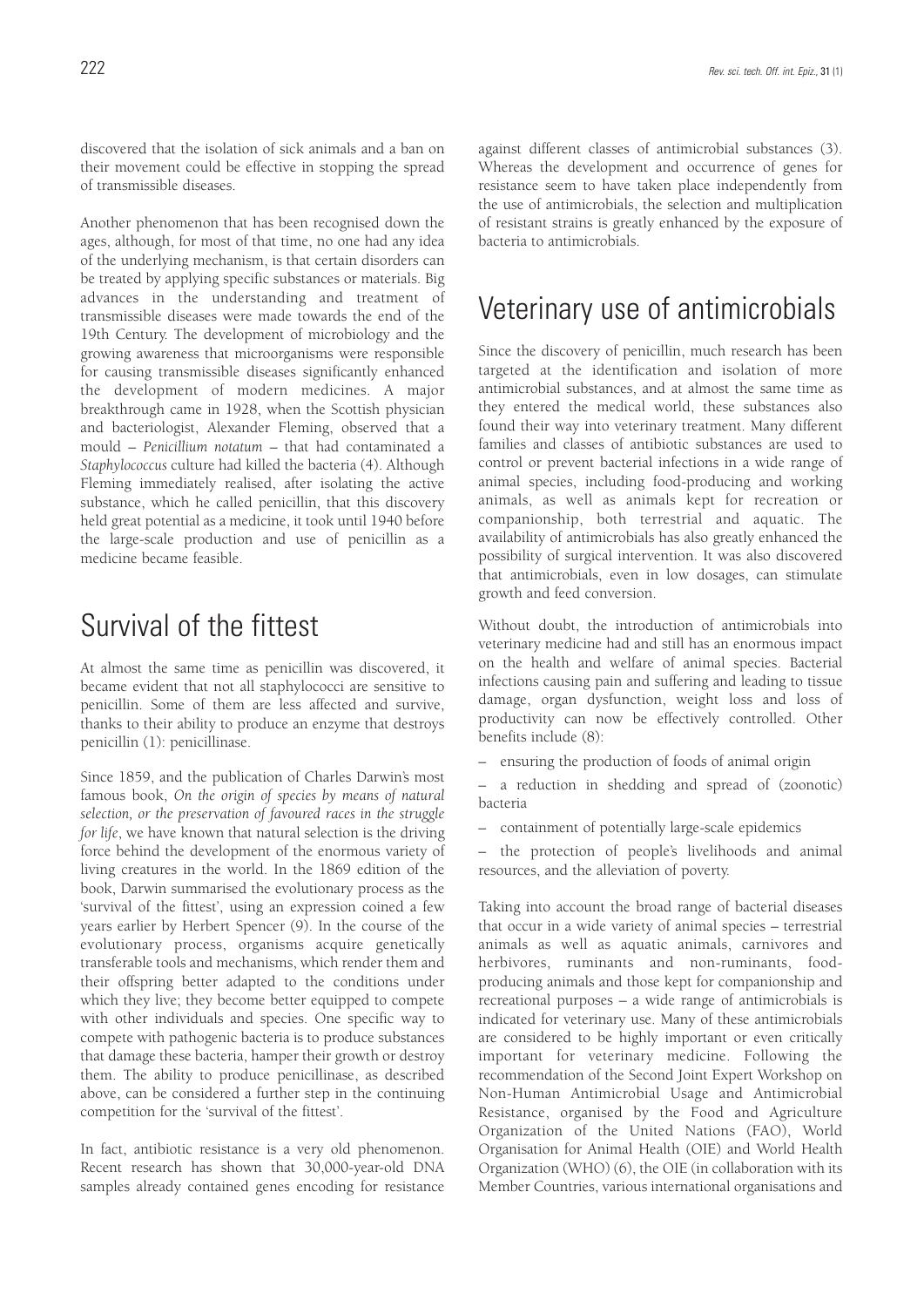the OIE Collaborating Centre for Veterinary Drugs) developed an overview of vital antimicrobials, which was unanimously adopted at the OIE General Session of May 2007 (10). The list comprises active substances, categorised for ten groups of animal species: avian, bee, bovine, caprine, camel, equine, rabbit, ovine, fish and swine. They are divided into 'veterinary critically important', 'veterinary highly important' or 'veterinary important' antimicrobials. The list does not include antimicrobial substances that are important for companion animals, e.g. dogs, cats, reptiles, etc. However, many of these substances can be categorised as equally important for these creatures (Table I).

From the overview, it is clear that veterinary practice cannot afford to lose any of these important antimicrobials. The indications for using some of them may be very specific; nevertheless, losing any of them as an effective medicine or no longer having them available for veterinary purposes will have very direct consequences for animals, their owners and society at large.

For the animals, the direct consequences will be prolonged pain and suffering, seriously affecting their welfare. In serious cases, tissue and organ damage may cause irreversible loss of function, or lead to the death of the animal. For the owners and livestock-keepers, the damage is both emotional and socio-economic, depending on the species and the purpose for which the animal was kept. Many animal owners, especially of companion animals and horses, are very attached to their animals. Suffering from an infectious disease will not only make the animal unfit for the purpose for which it was kept but, equally, cause considerable emotional distress to its owner.

For production animals and those kept for other economic reasons, infectious diseases can have very adverse effects on the performance of the animals and the financial returns of the smallholding, through decreased feed conversion rates, reduced production and growth and higher mortality, all of which cause financial loss. In intensive production systems, and certainly where margins are low, the financial effects of an infectious disease outbreak can be very serious.

However, the impact can be just as devastating on small farms. In many developing countries, the majority of the population depend on agriculture and the loss of a few goats, a donkey or a cow can be a disaster for the community. Not only may they incur direct financial losses but they may also, for example, have less milk to feed their family or lose the ability to transport wood and water or plough the land. In a recent study published by the FAO (7), it is estimated that roughly one-third of the edible food produced for human consumption gets lost or wasted. In low-income countries, it is mainly lost during the early and middle stages of the food chain. For example, in subSaharan Africa, relatively high losses (over 50% of the total loss) occur in the agricultural production phase. These huge losses are due primarily to high animal mortality, caused by such common diseases as pneumonia, digestive disease and parasites in breeding livestock.

An increased occurrence of antimicrobial resistance also risks becoming a self-reinforcing phenomenon. If certain bacteria become more difficult to treat with the regular first-line antimicrobials, there will be a tendency to use newer antimicrobials that are more effective. For example, under certain conditions, *Escherichia coli* infections in broilers and *Pasteurella* infections in calves do not always respond satisfactorily to the traditional antimicrobials. In a number of cases, they are now being treated with more advanced substances. Although this may be beneficial in these particular cases and for these particular animals, in the long run, we run the risk of extending the range of antimicrobials that are no longer effective. The occurrence of multi-resistance may also increase. It is estimated that around 60% of Belgian broilers are contaminated with extended-spectrum beta-lactamase-producing bacteria and that around 35% of the Belgian broilers carry bacteria that are resistant to third-generation cephalosporins.

### Infection prevention

Although antimicrobials are essential tools for ensuring the health and welfare of animals and people, this does not mean that they are the only solution to preventing and controlling bacterial infections. In cases where a pathogen has reached an animal or herd, the use of an antimicrobial might be the preferred option. However, it would have been greatly preferable if the contamination and infection could have been prevented altogether.

Nowadays, especially, with such large numbers of animals and people being transported around the globe, biosecurity and hygiene measures are essential to stop the spread of bacteria. Both the entrance into a herd, as well as the exit, should be carefully controlled. With relatively simple measures, huge results can be achieved. Even where a measure does not seem to have been completely effective, this does not mean that it is worthless. Every reduction in the risk of introducing a pathogen is better than no reduction at all.

The critical control moments are those in which direct and indirect contacts take place between animals. Contacts with new animals, either in a herd or at a gathering place, as well as contacts with stray animals, wildlife and rodents, all carry the risk of a direct transmission of microorganisms. Indirect transmission can also easily occur, through transport and other tools or machinery, or by visitors – professional and non-professional – entering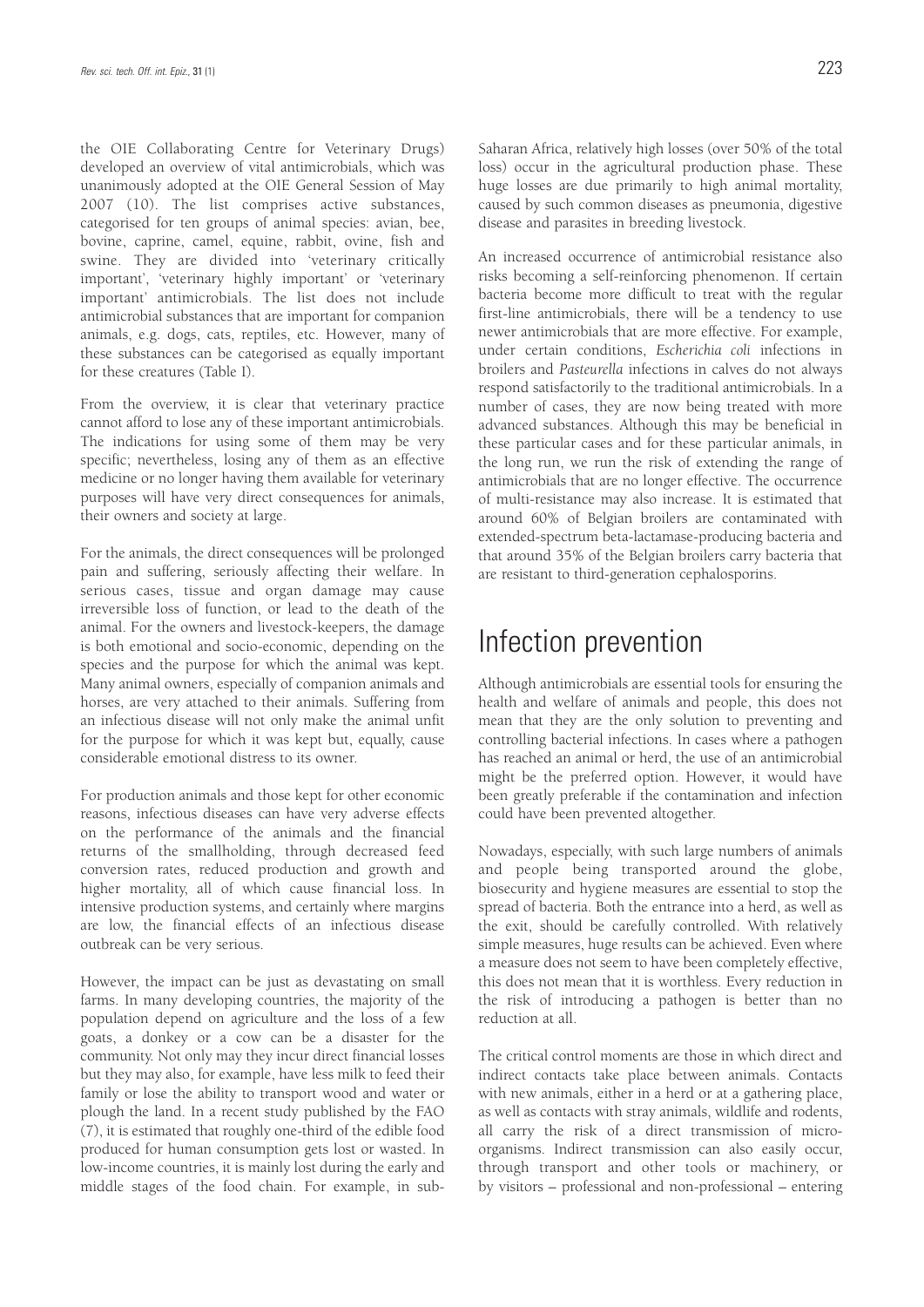### **Table I**

### **Summary list of antimicrobials of veterinary importance, developed by the World Organisation for Animal Health**

|                       | Antimicrobial agent Classification and use                                                                                                                                                                                                                                                                                                                                                                                                                                                                                                                                                                                          |
|-----------------------|-------------------------------------------------------------------------------------------------------------------------------------------------------------------------------------------------------------------------------------------------------------------------------------------------------------------------------------------------------------------------------------------------------------------------------------------------------------------------------------------------------------------------------------------------------------------------------------------------------------------------------------|
| Aminoglycosides       | Veterinary Critically Important Antimicrobials                                                                                                                                                                                                                                                                                                                                                                                                                                                                                                                                                                                      |
|                       | Used for: avian, bee, bovine, caprine, camel, equine, rabbit, ovine, fish and swine species<br>The wide range of applications and the nature of the diseases treated make aminoglycosides extremely important for veterinary medicine.<br>Aminoglycosides are of importance in septicaemias; digestive, respiratory and urinary diseases<br>Gentamicin is indicated for Pseudomonas aeruginosa infections with few alternatives<br>Spectinomycin is used only in animals. Few economic alternatives are available<br>Rifampicin is critically important in equines for the treatment of <i>Rhodococcus equi</i> infections in foals |
| <b>Cephalosporins</b> | Veterinary Critically Important Antimicrobials                                                                                                                                                                                                                                                                                                                                                                                                                                                                                                                                                                                      |
|                       | Used for: avian, bee, bovine, caprine, equine, rabbit, ovine, fish and swine species<br>Cephalosporins are used in the treatment of septicaemias, respiratory infections and mastitis. Alternatives are limited in efficacy through<br>either inadequate spectrum or presence of antimicrobial resistance                                                                                                                                                                                                                                                                                                                           |
| <b>Fosfomycin</b>     | Veterinary Highly Important Antimicrobials                                                                                                                                                                                                                                                                                                                                                                                                                                                                                                                                                                                          |
|                       | Used for: avian, bovine, fish and swine species<br>This antimicrobial is authorised only in a few countries. It has a limited number of alternatives in some fish infections<br>It is critically important for fish                                                                                                                                                                                                                                                                                                                                                                                                                 |
| <b>Fusidic acid</b>   | Veterinary Important Antimicrobials                                                                                                                                                                                                                                                                                                                                                                                                                                                                                                                                                                                                 |
|                       | Used for: bovine and equine species<br>Fusidic acid is used in the treatment of ophthalmic diseases in cattle and horses                                                                                                                                                                                                                                                                                                                                                                                                                                                                                                            |
| <b>Ionophores</b>     | Veterinary Highly Important Antimicrobials                                                                                                                                                                                                                                                                                                                                                                                                                                                                                                                                                                                          |
|                       | Used for avian, bovine, caprine, rabbit and ovine species<br>lonophores are essential for animal health because they are used to control intestinal parasitic coccidiosis ( <i>Eimeria</i> spp.)<br>where there are few or no alternatives available. lonophores are used only in animals and they are critically important in poultry                                                                                                                                                                                                                                                                                              |
| <b>Lincosamides</b>   | Veterinary Highly Important Antimicrobials                                                                                                                                                                                                                                                                                                                                                                                                                                                                                                                                                                                          |
|                       | Used for: avian, bee, bovine, caprine, ovine, fish and swine species<br>Lincosamides are essential in the treatment of mycoplasmal pneumonia, infectious arthritis and haemorrhagic enteritis of pigs                                                                                                                                                                                                                                                                                                                                                                                                                               |
| <b>Macrolides</b>     | Veterinary Critically Important Antimicrobials                                                                                                                                                                                                                                                                                                                                                                                                                                                                                                                                                                                      |
|                       | Used for: avian, bee, bovine, caprine, equine, rabbit, ovine, fish and swine species<br>Macrolides are used to treat <i>Mycoplasma</i> infections in pigs and poultry, haemorrhagic digestive disease in pigs and liver abscesses<br>(Fusobacterium necrophorum) in cattle, where they have very few alternatives. Macrolides are also used for respiratory infections in cattle                                                                                                                                                                                                                                                    |
| <b>Novobiocin</b>     | Veterinary Important Antimicrobials                                                                                                                                                                                                                                                                                                                                                                                                                                                                                                                                                                                                 |
|                       | Used for: bovine, caprine, ovine and fish species<br>Novobiocin is used in the treatment of mastitis in the form of intramammary creams and in sepsis of fish. Novobiocin is only used in animals                                                                                                                                                                                                                                                                                                                                                                                                                                   |
| <b>Orthosomycins</b>  | Veterinary Important Antimicrobials                                                                                                                                                                                                                                                                                                                                                                                                                                                                                                                                                                                                 |
|                       | Used for: avian and rabbit species<br>Avilamycin is used for digestive diseases of poultry and rabbits: avilamycin is used to treat necrotic enteritis in chickens where available. This<br>antimicrobial class is used only in animals                                                                                                                                                                                                                                                                                                                                                                                             |
| <b>Penicillins</b>    | Veterinary Critically Important Antimicrobials                                                                                                                                                                                                                                                                                                                                                                                                                                                                                                                                                                                      |
|                       | Used for: avian, bovine, caprine, camel, equine, rabbit, ovine, fish and swine species<br>Penicillins are used in the treatment of septicaemias, respiratory and urinary tract infections. They are very important in the treatment of many<br>diseases in a broad range of animal species. Few economical alternatives are available                                                                                                                                                                                                                                                                                               |
| <b>Phenicols</b>      | Veterinary Critically Important Antimicrobials                                                                                                                                                                                                                                                                                                                                                                                                                                                                                                                                                                                      |
|                       | Used for: avian, bovine, caprine, equine, rabbit, ovine, fish and swine species<br>Phenicols are of particular importance in treating some fish diseases, in which there are no or very few treatment alternatives. Phenicols also<br>represent a useful alternative in respiratory infections of cattle, swine and poultry. Phenicols, and in particular florfenicol, are used to treat<br>pasteurellosis in cattle and pigs species                                                                                                                                                                                               |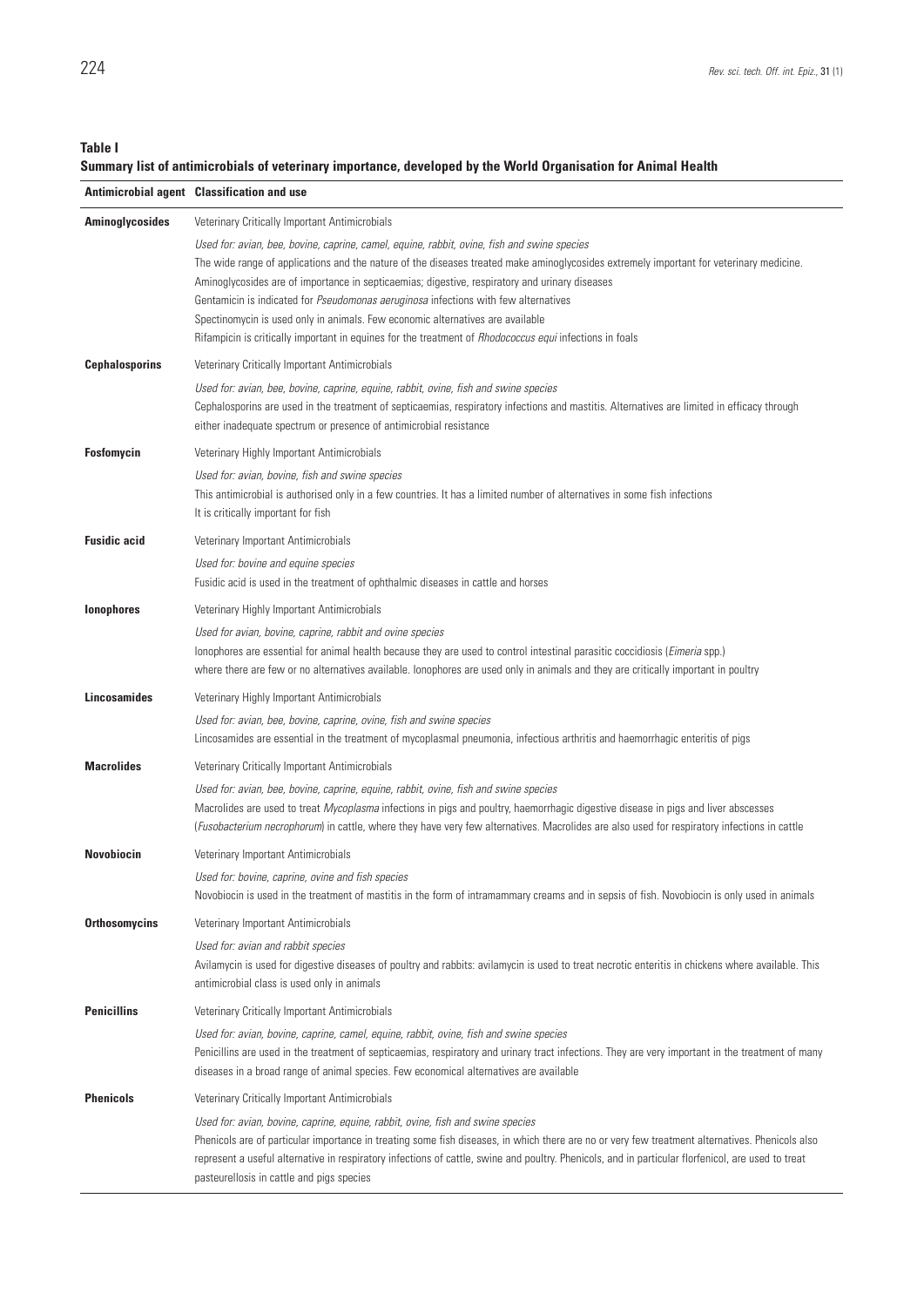#### **Table I (cont.)**

#### **Summary list of antimicrobials of veterinary importance, developed by the World Organisation for Animal Health**

|                       | Antimicrobial agent Classification and use                                                                                                                                                                                                                                                                                                                                                                                                                |
|-----------------------|-----------------------------------------------------------------------------------------------------------------------------------------------------------------------------------------------------------------------------------------------------------------------------------------------------------------------------------------------------------------------------------------------------------------------------------------------------------|
| <b>Pleuromutilins</b> | Veterinary Highly Important Antimicrobials                                                                                                                                                                                                                                                                                                                                                                                                                |
|                       | Used for: avian, caprine, rabbit, ovine, and swine species<br>Pleuromutilins are used exclusively in animals. The class of pleuromutilins is essential against respiratory infections in pigs and poultry. This<br>family is critically important against swine dysentery (Brachyspira hyodysenteriae) because there are no alternatives in many regions                                                                                                  |
| <b>Polypeptides</b>   | Veterinary Highly Important Antimicrobials                                                                                                                                                                                                                                                                                                                                                                                                                |
|                       | Used for: avian, bee, bovine, caprine, equine, rabbit, ovine and swine species<br>Bacitracin is used against necrotic enteritis in poultry where available. Polypeptides are indicated in septicaemias, colibacillosis, salmonellosis,<br>and urinary infections. Cyclic polypeptides are widely used against Gram-negative digestive infections                                                                                                          |
| <b>Quinolones</b>     | Veterinary Critically Important Antimicrobials                                                                                                                                                                                                                                                                                                                                                                                                            |
|                       | Used for: avian, bee, bovine, caprine, equine, rabbit, ovine, fish and swine species<br>Quinolones of the first and second generations are used in septicaemias and in infections such as colibacillosis, which cause serious losses in<br>poultry, cattle, swine, fish and other species<br>Fluoroquinolones have no equally efficacious alternative in the treatment of chronic respiratory disease in poultry (Escherichia coli)                       |
| <b>Quinoxalines</b>   | Veterinary Important Antimicrobials                                                                                                                                                                                                                                                                                                                                                                                                                       |
|                       | Used for: swine species<br>Quinoxalines (carbadox) are used for digestive disease of pigs (e.g. swine dysentery)                                                                                                                                                                                                                                                                                                                                          |
| <b>Sulphonamides</b>  | Veterinary Critically Important Antimicrobials                                                                                                                                                                                                                                                                                                                                                                                                            |
|                       | Used for: avian, bovine, caprine, equine, rabbit, ovine, fish and swine species<br>Several sulphonamides alone or in combination with diaminopyramidines are essential because of diseases covered (bacterial, coccidial<br>and protozoal infections), and use in multiple animal species<br>This is essential for treatment of cattle, pigs, sheep, poultry, fish or other species. Few economical alternatives are available                            |
| <b>Streptogramins</b> | Veterinary Important Antimicrobials                                                                                                                                                                                                                                                                                                                                                                                                                       |
|                       | Used for: avian, bovine, ovine and swine species<br>Virginiamycin is an important antimicrobial in the prevention of necrotic enteritis (Clostridium perfringens)                                                                                                                                                                                                                                                                                         |
| <b>Tetracyclines</b>  | Veterinary Critically Important Antimicrobials                                                                                                                                                                                                                                                                                                                                                                                                            |
|                       | Used for: avian, bee, bovine, caprine, camel, equine, rabbit, ovine, fish and swine species<br>Tetracyclines are very important in the treatment of many bacterial and chlamydial diseases in a broad range of animal species. There are no<br>alternatives to tetracyclines in the treatment of animals against heartwater ( <i>Ehrlichia ruminantium</i> ) and anaplasmosis ( <i>Anaplasma marginale</i> )<br>Few economical alternatives are available |

Source: World Organisation for Animal Health (10)

a farm. In cases where many animals are kept closely together, it is useful to have hygiene barriers between smaller groups of animals.

Complementary actions can also be taken to help animals cope with potentially pathogenic bacteria without becoming sick. Adequate husbandry techniques and welfare conditions will support the animal's own defence mechanisms for dealing with infectious agents. Housing systems should provide the animals with that is suited to the climate. Animals should have enough light and space, and adequate feed and clean drinking water should be available. Any items which could injure an animal should be removed. The production level should be appropriate for the animals' capabilities. Neglecting any of these requirements will easily make the animal more susceptible

to various kinds of disease. Selecting breeding animals for the capacity of their immune system and their ability to eliminate pathogens is essential to keep future generations healthy. It helps to counterbalance the effects of an unbalanced selection for other qualities, such as production or behavioural factors.

Another important way to stop the development of clinical disease is through the use of vaccines. Stimulating the animal's immune system through vaccination helps to protect it against infection and clinical illness, and stops or reduces shedding of the pathogen. When enough animals in a population are vaccinated, the spread of a pathogen through the population can be stopped. Vaccination zones can be useful for containing a pathogen within a certain area. Whereas, in general, vaccinations provide very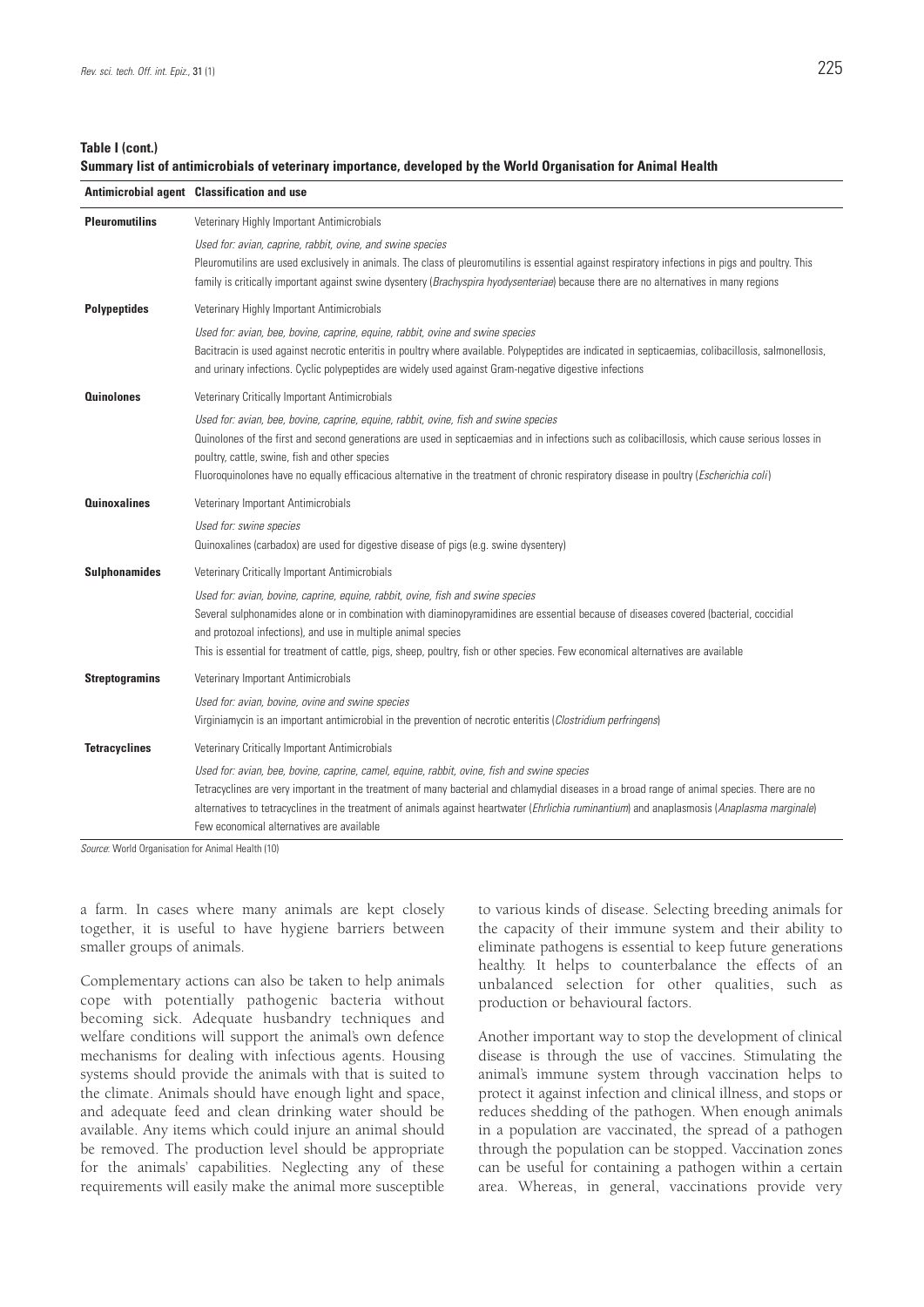specific protection against a specific pathogen, stopping that pathogen will also help to prevent the occurrence of a wider range of secondary infections.

## Early diagnosis

If an animal or group of animals becomes infected, it is crucial to recognise this as early as possible in order to limit the spread of the infection and the development of clinical illness. The earlier a diagnosis is made, the better the prognosis will be for the animal, and the sooner an infection is contained, the fewer animals that will become sick and require treatment. Good stockmanship lies at the heart of early detection: knowing when the animals are not thriving, carrying out further examinations and consulting a veterinary professional as soon as possible. Depending on the characteristics of the disease, it is important that the relevant information can be rapidly forwarded to stakeholders and authorities, at the local, national and international levels, where this is needed. Adequate systems to provide veterinary services, including monitoring, surveillance, reporting and intervention, are indispensable for preventing outbreaks of transmissible diseases.

Once it is suspected that an animal is suffering from an infection that requires antibiotics, a further refinement of the diagnosis by a skilled veterinarian, identifying the pathogen and its sensitivity to antimicrobials, will make selecting the appropriate treatment a great deal easier. It is very important that diagnostic tests are readily available to help veterinarians make informed decisions. In countries with insufficient numbers of veterinarians, collaboration with a well-trained veterinary technician is especially desirable.

### Prophylactic use of antimicrobials

In human health care, most of the attention is focused on the individual patient and their health status. In veterinary medicine, however – with the exception of companion animals and horses – much more attention is paid to groups of animals. This is especially true for production animals, which are generally kept in groups; it is essential to look at the herd or flock and indeed all animals on a smallholding.

Obviously, the individuals within these groups often have comparable genetic constitutions, may belong to the same age group, are housed in similar conditions and share the same feed, etc. and thus have an equal risk of becoming infected with the same pathogens. Once a pathogen has found its way into a group of animals and started to multiply, it is almost impossible to stop it circulating throughout the whole group. It is not the individual, but the group it belongs to, which is considered the epidemiological unit. All the animals of a unit are considered as having the same health status. Since animals often stay together as a group – in contrast to humans, who may depart in many different directions after having visited the same site – it is efficient to approach them as a group; not only in terms of workload but also with regard to the results achieved. Disease outbreaks will be less severe and more rapidly brought under control when treatment is started at an early stage, even before the onset of clinical signs. The impact of the disease on the health and welfare of the animals as well as on the performance of the farm will be considerably lessened.

However, in this context, it should also be noted that, for various reasons, antimicrobials are being used in situations where other, more sustainable measures should be chosen. In general, animals should be able to cope with the conditions in which they are kept. Animal husbandry systems where the use of antimicrobials has become the rule, rather than the exception, are not sustainable and should be eliminated. For example, the routine (prophylactic) use of antimicrobials to make up for inadequate housing conditions must be banned.

## Shortage of effective antimicrobials

Table I clearly shows that most of the available antimicrobials are important for specific indications in the target animal species. Losing these antimicrobials for veterinary use or decreasing their effectiveness will immediately result in losing important opportunities to intervene effectively in the course of bacterial infection in animals. The consequences will be an increase in animal pain and suffering, more tissue and organ damage, increased loss of function, greater spread of the (zoonotic) disease agent, increased risk of large-scale outbreaks, greater risk of people losing their livelihoods and of loss of animal resources, and an increase in poverty.

A directly related point of concern is the fact that the development and authorisation of new antimicrobials for veterinary use always lags behind the need for new treatments. The high investments needed for the research, development and marketing of a new antimicrobial, combined with a high level of uncertainty as to whether companies will gain a reasonable return on their investment, make the development of new antimicrobials fairly unattractive for pharmaceutical companies. Further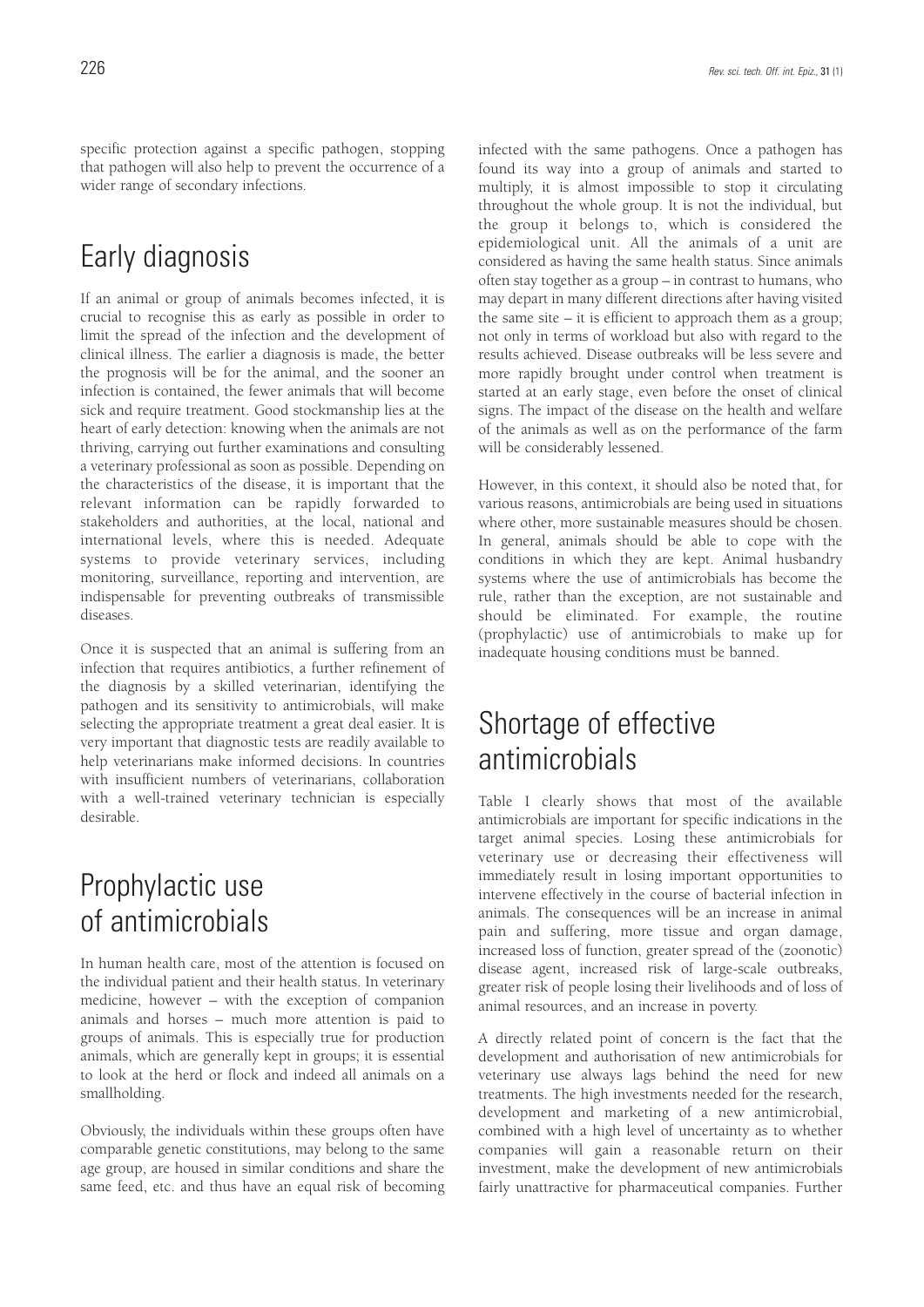initiatives are needed to stimulate the development of new substances. At the same time, further research is needed into the development of alternatives to antimicrobials.

## **Controlling** antimicrobial resistance

A key element in trying to prevent the development of resistance in effective antimicrobials is the collection of data about their use, together with data on the occurrence of resistance. Without sufficient data that can be analysed and compared over time and place, any action taken is more or less like the proverbial shot in the dark.

Equally important is the responsible use of antimicrobials. Reliable and transparent authorisation of medicinal products, proper diagnosis and prescription, evaluation of treatment results, restricted distribution channels and accurate record-keeping are the basic elements of responsible use.

In the interests of the responsible use of antimicrobials, veterinary antimicrobials should be used under veterinary supervision only. Regular, close veterinary involvement is essential for informed advice on the effective use of antimicrobials. Regardless of the distribution system, the use of antimicrobials should be subject to appropriate professional veterinary advice. Codes of good veterinary practice, quality assurance programmes, herd health control and surveillance programmes, and educational programmes should all promote the responsible and prudent use of antimicrobials (12).

The OIE *Terrestrial Animal Health Code* (the *Terrestrial Code*), which sets the standards for the improvement of animal health and welfare and veterinary public health worldwide, includes a chapter on the responsible and prudent use of antimicrobial agents in veterinary medicine (11). It gives clear descriptions of the responsibilities that regulatory authorities, the veterinary pharmaceutical industry, wholesale and retail distributors, veterinarians and food-animal producers must all meet with regard to the prudent use of antimicrobials.

In addition, the Codex Alimentarius Commission 'Code of Practice to minimize and contain antimicrobial resistance' recommends that, for food-producing animals, antimicrobials should only be prescribed by a veterinarian or suitably trained person, licensed in accordance with

national legislation. Moreover, antimicrobials should only be supplied through licensed/authorised distribution systems and administered to animals by a veterinarian or under the supervision of a veterinarian or some other suitably trained and authorised person (5). The same recommendations apply for companion animals.

It is the responsibility of the veterinarian to choose the antimicrobial product, based on his/her informed professional judgement, and balancing the risks and benefits for humans and animals. Ideally, when treating a disease, the antimicrobial sensitivity of the causal organism should be ascertained before therapy is started.

In disease outbreaks involving high rates of mortality, or where there are signs of rapid transmission of disease among contact animals, treatment may be started on the basis of clinical diagnosis. Even so, the antimicrobial sensitivity of the suspected causal organism should, where possible, be determined so that, if treatment fails, the regimen can be changed in light of the results of sensitivity testing.

## Conclusion

The clinical impact of antimicrobial resistance on animals is potentially very high. Given the broad range of animal species under veterinary care and the enormous variety of infectious agents, a complete range of antimicrobials is needed in veterinary medicine. Losing products, either through the occurrence of resistance or through a prohibition on their use, will have serious consequences for the health and welfare of animals. It will also seriously affect those people who depend on these animals.

The current situation, as pathogens become increasingly resistant to antimicrobials, is thus a grave threat for veterinary medicine and for the health and welfare of animals and humans. It is a great challenge to everyone involved to stop the growing trend of antimicrobial resistance and to safeguard the effectiveness of antimicrobials for the future. However, such a challenge also offers us an opportunity to re-think risky, unsustainable practices and to work on the development of alternatives, in the interests of the health and welfare of both animals and people.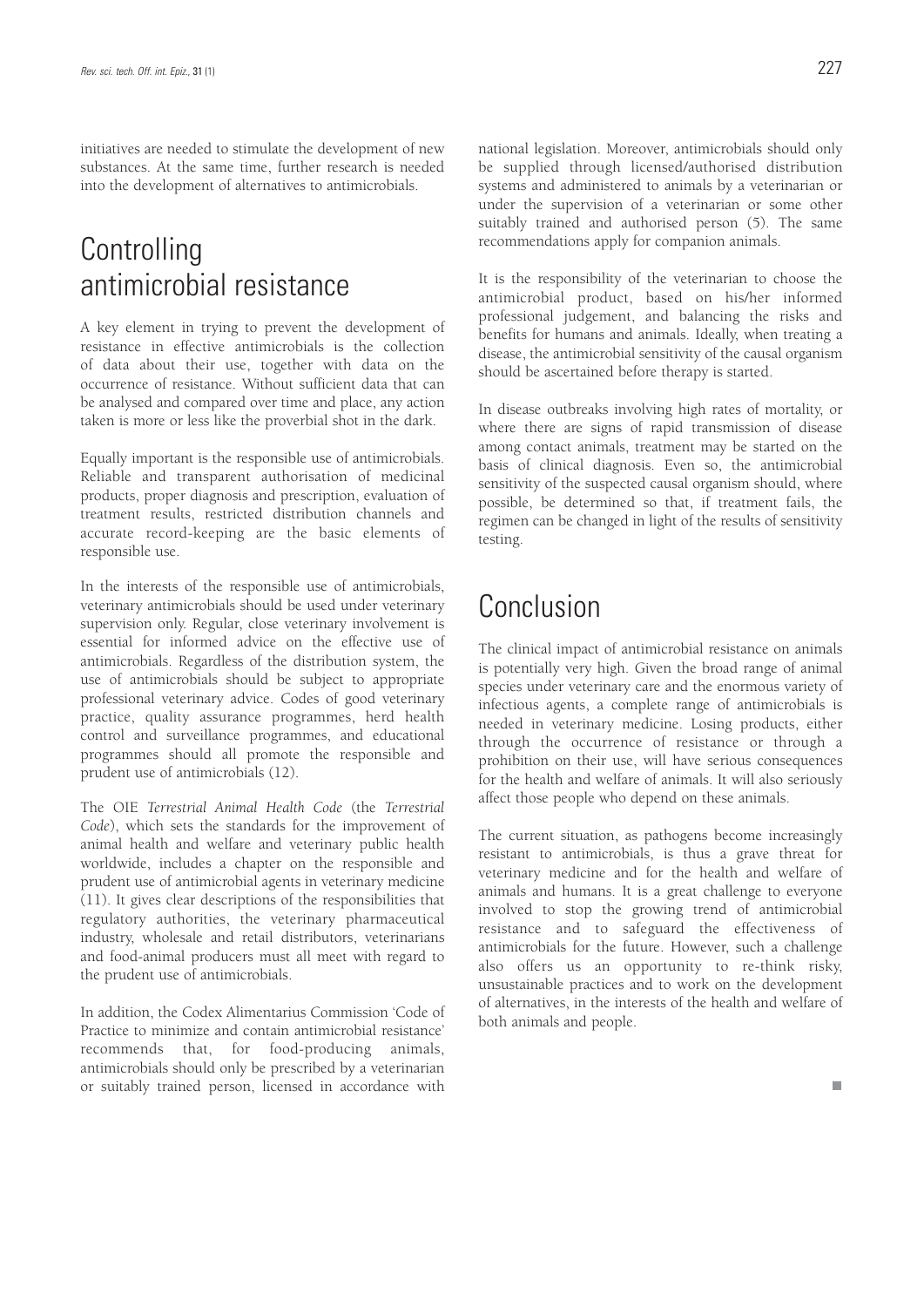### **Impact clinique de l'antibiorésistance chez les animaux**

### J. Vaarten

#### **Résumé**

On ne saurait concevoir aujourd'hui la médecine vétérinaire sans les antibiotiques. Dès leur découverte, les antibiotiques ont trouvé des applications dans le monde vétérinaire. Ils ont apporté de nombreux bénéfices à la santé et au bien-être des animaux et des hommes, parmi lesquels l'atténuation de la douleur et de la souffrance, la réduction des quantités de bactéries (zoonotiques) excrétées et la maîtrise d'épidémies ayant un potentiel de propagation à grande échelle. Ils contribuent aussi indirectement à la sécurité de l'approvisionnement alimentaire, à la sauvegarde des moyens de subsistance et des ressources animales et à la lutte contre la pauvreté. Compte tenu du large éventail d'espèces animales faisant l'objet de soins vétérinaires et de l'immense variété d'agents pathogènes pouvant les affecter, la médecine vétérinaire a besoin d'utiliser une gamme étendue d'antibiotiques afin de couvrir le spectre complet de pathogènes. L'impossibilité d'utiliser certains produits, du fait de l'apparition de résistances ou parce que leur utilisation a été interdite aura de graves conséquences pour la santé et le bien-être de tous les animaux. Elle aura également de graves répercussions pour les individus dont la subsistance ou le revenu dépendent de ces animaux. Inverser la tendance de l'antibiorésistance et préserver l'efficacité future des antibiotiques constituent un immense défi pour toutes les personnes concernées. L'utilisation transparente et responsable des antibiotiques, parallèlement à l'exercice d'un contrôle et d'une surveillance continus de l'apparition des résistances sont des éléments clés de toute stratégie en la matière. La situation actuelle exige également que nous reconsidérions certaines pratiques qui s'avèrent intenables sur le long terme et que nous réfléchissions à l'élaboration de solutions alternatives, dans l'intérêt de la santé et du bien-être des animaux comme de l'homme.

#### **Mots-clés**

Animal – Antibiotique – Impact clinique – Résistance – Une seule santé – Utilisation responsable.

### п

### **Consecuencias clínicas de la resistencia a los agentes antimicrobianos en los animales**

### J. Vaarten

### **Resumen**

Hoy en día resulta casi imposible imaginar la medicina veterinaria sin los agentes antimicrobianos. Estos fármacos hicieron su entrada en el universo veterinario poco después de ser descubiertos, y desde entonces han traído consigo muchos beneficios para la salud y el bienestar de personas y animales, disminuyendo los niveles de dolor y sufrimiento, reduciendo la excreción de bacterias (zoonóticas) o conteniendo epidemias capaces de extenderse a gran escala. También han contribuido indirectamente a la seguridad alimentaria, a la protección de los medios de vida y los recursos animales y al alivio de la pobreza. Dada la gran variedad de agentes infecciosos que existen, así como las muchas y muy diversas especies animales de que se ocupa la medicina veterinaria, esta necesita todo un arsenal de antimicrobianos. La pérdida de